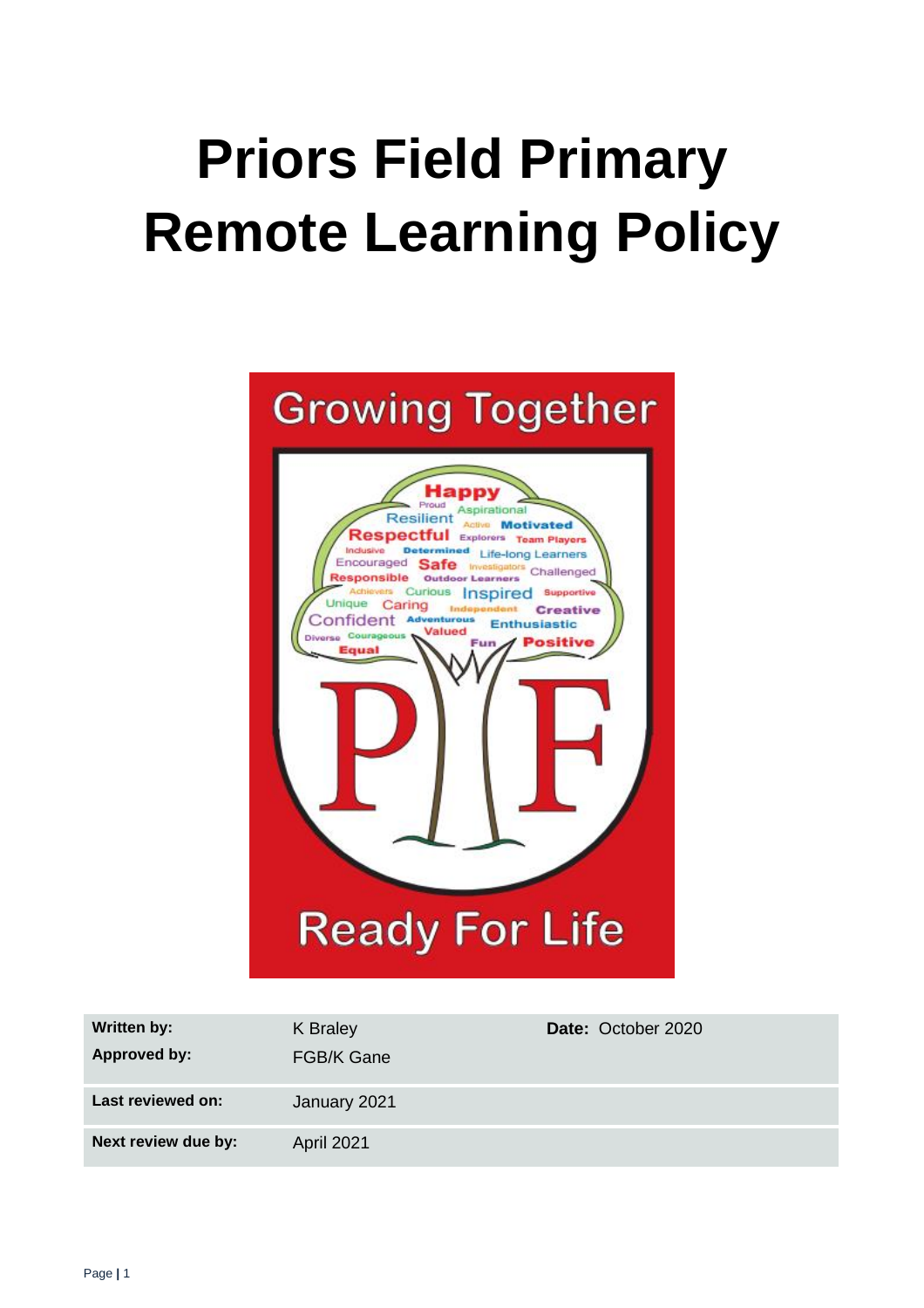# **1. Aims**

This remote learning policy aims to:

- Ensure consistency in the school's approach to remote learning
- Set out expectations for all members of the school community with regards to remote learning
- Minimise the disruption to pupils' education and the delivery of the curriculum
- Ensure that provision is in place so that all pupils (including vulnerable pupils and those with additional needs) have access to high-quality, differentiated learning opportunities, and that their parents/carers have clear guidance from staff to understand and support learning
- Ensure all pupils have the provision they need to complete their work to the best of their ability, and to remain happy, healthy and supported during periods of remote learning.

# **2. Roles & Responsibilities**

## **2.1 Teachers**

When providing remote learning, teachers must be available on their usual working days between 8.45 to 12 and 1.10 to 3.30.If they are unable to work for any reason during this time, for example due to sickness or caring for a dependent, they should report this using the normal absence procedure (Informing the Headteacher as soon as possible and keeping in touch as appropriate).

When providing remote learning, teachers are responsible for:

Setting and managing learning for all pupils within their class.

- o Details of all home learning will be uploaded to Padlet for all classes
- o Expectations of quality and quantity of work required will be made clear
- $\circ$  A suggested timetable and any printable resources will be made available by 3pm on a Friday for the following week, or on the day a specific class is closed
- $\circ$  The amount of work set will be appropriate for a school day (3 hours for EYFS & KS1, 3-4 hours for KS2)
- $\circ$  Learning will follow the curriculum and will include core and foundation subjects
- o Learning will be differentiated as appropriate to ensure all children have access to high quality provision
- o A daily video will introduce and set expectations for the day's learning
- $\circ$  Learning will be delivered through a balance of live lessons, pre-recorded videos, presentations that include audio and video as appropriate, links to other relevant websites and paper based activities
- o Weekly 'screen-free' time will be planned for and promoted by teachers
- $\circ$  Learning will be provided on an ad-hoc basis for individual children who are isolating when the rest of the class are in school, but otherwise well enough to be completing home learning

#### > Providing feedback:

- All families can send/upload completed work and expect a response from staff within 1 working day
- o Details for sending/uploading completed work are as follows:
	- Reception, Year 1 & Year 2 Tapestry <https://tapestryjournal.com/>
	- Year 3 & Year 4 Home learning email account [homelearning2605@welearn365.com](mailto:homelearning2605@welearn365.com)
	- Year 5 & Year 5 Microsoft Teams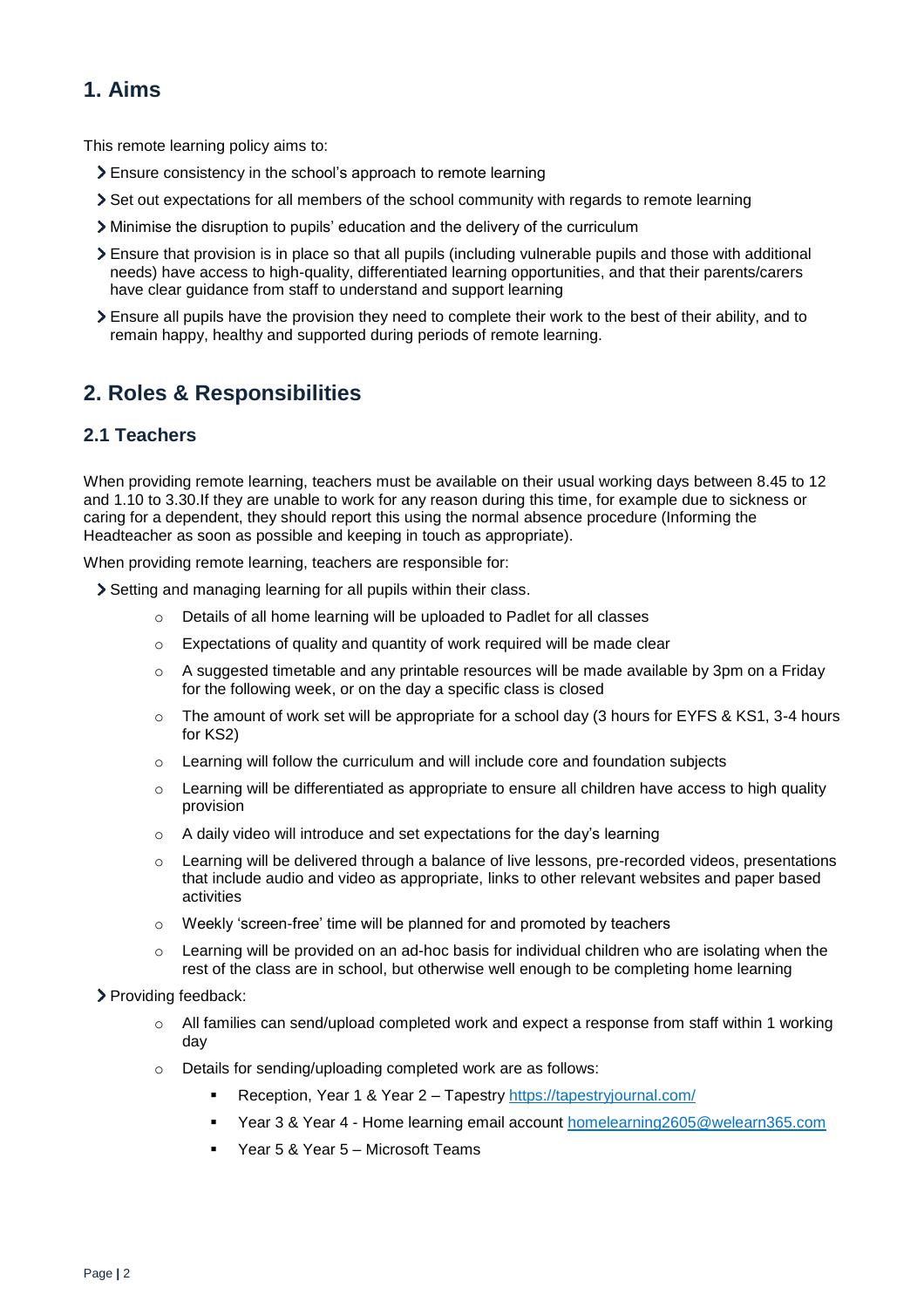- $\circ$  Opportunities for immediate feedback from a member of staff and/or peers may be provided during live sessions
- $\circ$  Pupils will be provided with correct answers to self-assess their own learning as appropriate
- o Headteacher awards will be sent electronically to recognise excellent effort
- $\circ$  Phone calls providing feedback may also be made to pupils where appropriate
- Xeeping in touch with pupils who are not in school and their parents:
	- o Regular contact (at least once a week) is to be maintained
	- o Emails and contact should be carried out within the working day
	- $\circ$  If there are any complaints or concerns shared by parents and pupils, staff should contact either the Deputy Headteacher (Katy Braley) or the Headteacher (Katie Gane). For any safeguarding concerns, refer to the section below (contacting safeguarding leads)
	- $\circ$  Each child's work should be monitored by class teachers and if it is not being completed they should contact families and see what can be done to support them accessing their remote learning. i.e. ensuring the pupil has access to appropriate technology, providing a paper format, or checking in one to one with a child to clarify expectations
- Attending virtual meetings with staff, parents and pupils:
	- $\circ$  Staff will follow the school staff behaviour code of conduct and dress appropriately
	- $\circ$  Staff will be mindful of the location they are using for video meetings ideally these should be held at school, but where this is not possible consideration must be given to background noise and others in the house etc.
	- o Microsoft Teams will be used for all meetings with children in Years 5 & 6, using their school login details.
	- $\circ$  Zoom may be used for other meetings and online lessons, provided the meeting is secured with a password, and the waiting room setting is enabled to ensure only known users are admitted to the session
	- $\circ$  One to one virtual meetings between a staff member and a pupil should be recorded for safeguarding purposes

## **2.2 Teaching Assistants**

When assisting with remote learning, teaching assistants must be available during their usual working hours. If they are unable to work for any reason during this time, for example due to sickness or caring for a dependent, they should report this using the normal absence procedure. (Informing the Headteacher as soon as possible and keeping in touch as appropriate). When assisting with remote learning, teaching assistants are responsible for:

- Supporting pupils who are not in school and require further support to access the learning
- Providing wellbeing support to pupils
- Attending virtual meetings with teachers, parents and pupils:
	- $\circ$  Staff will follow the school staff behaviour code of conduct and dress appropriately
	- $\circ$  Staff will be mindful of the location they are using for video meetings ideally these should be held at school, but where this is not possible consideration must be given to background noise and others in the house etc.
	- $\circ$  Microsoft Teams will be used for all meetings with children in Years 5 & 6, using their school login details.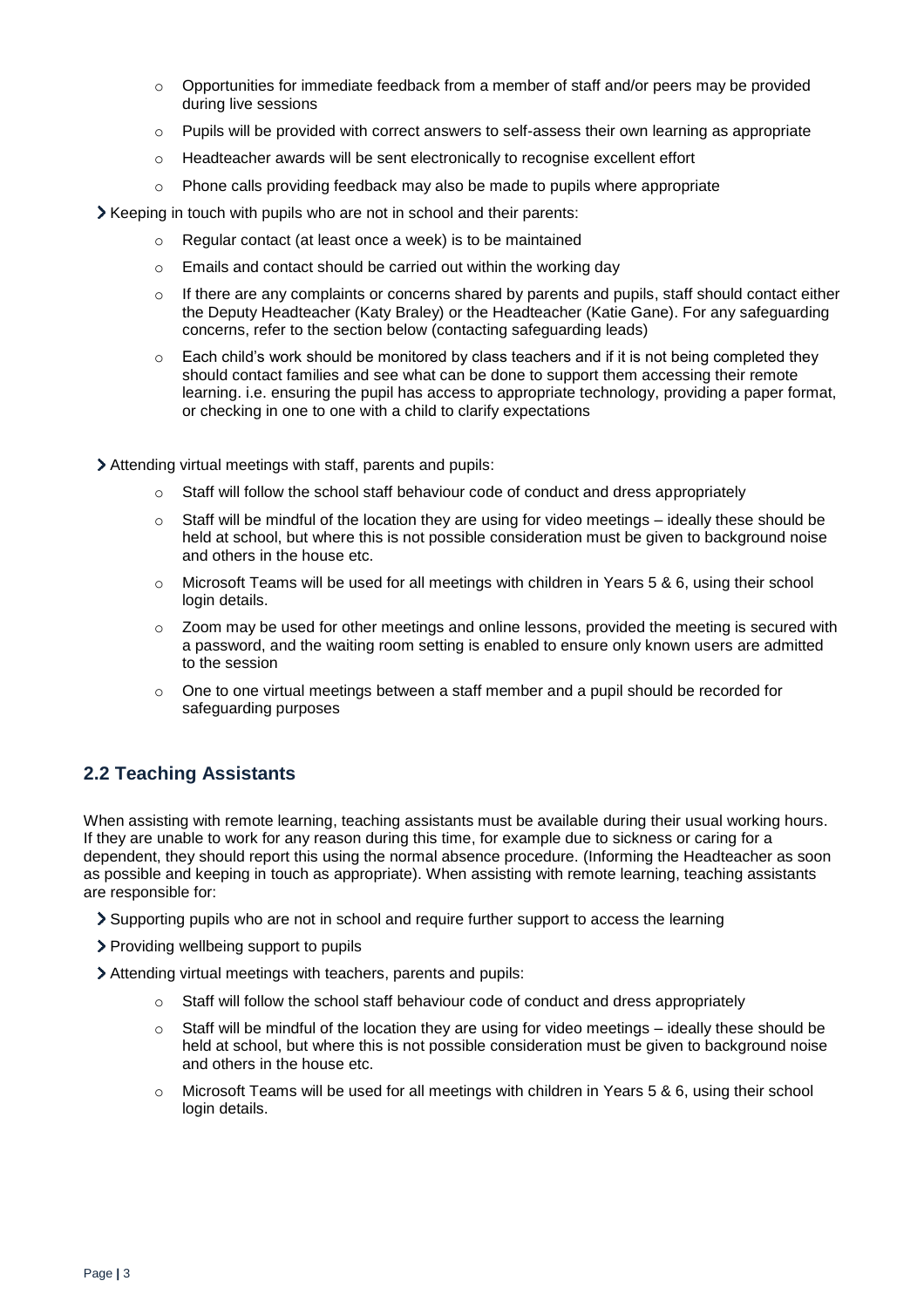- $\circ$  Zoom may be used for other meetings and online lessons, provided the meeting is secured with a password, and the waiting room setting is enabled to ensure only known users are admitted to the meetings
- $\circ$  One to one virtual meetings between a staff member and a pupil should be recorded for safeguarding purposes

## **2.3 Subject Leads**

Alongside their teaching responsibilities, subject leads are responsible for:

- Identifying whether any aspects of the subject curriculum need to change to accommodate remote learning
- Working with teachers teaching their subject remotely to make sure all work set is appropriate and consistent
- Working with other subject leads and senior leaders to make sure work set remotely across all subjects is appropriate and consistent, and deadlines are being set an appropriate distance away from each other
- Reviewing the remote work set by teachers in their subject
- Alerting teachers to resources they can use to teach their subject remotely

#### **2.4 Senior Leaders**

Alongside any teaching responsibilities, senior leaders are responsible for:

- Co-ordinating the remote learning approach across the school (Katy Braley)
- Reviewing the effectiveness of remote learning through regular communication with teachers and subject leaders, reviewing work set and reflecting on feedback from pupils and parents
- Monitoring the security of remote learning systems, including data protection and safeguarding considerations (Katy Braley/Sue Bull)

### **2.5 Designated Safeguarding Lead**

The DSL (Katie Gane) is responsible for ensuring that:

- All staff and volunteers continue to have a responsibility for safeguarding children and will report any safeguarding concerns about children to a DSL in the usual way as set out in the main policy (See separate Priors Field Child Protection and Safeguarding Policy 2020-2021)
- Staff have access to the normal safeguarding recording format (i.e. green forms) when working off site including when working from home
- Staff and volunteers are reminded of the need to report any concern immediately and without delay

## **2.6 IT Staff**

IT staff are responsible for:

- Assisting staff, parents and pupils with any technical issues they may be experiencing, including accessing the internet or devices
- Loaning out appropriate devices to families to support remote learning, ensuring Terms & Conditions have been signed and understood (see Appendix 1)
- Reviewing the security of remote learning systems and flagging any data protection breaches to the Data Protection Officer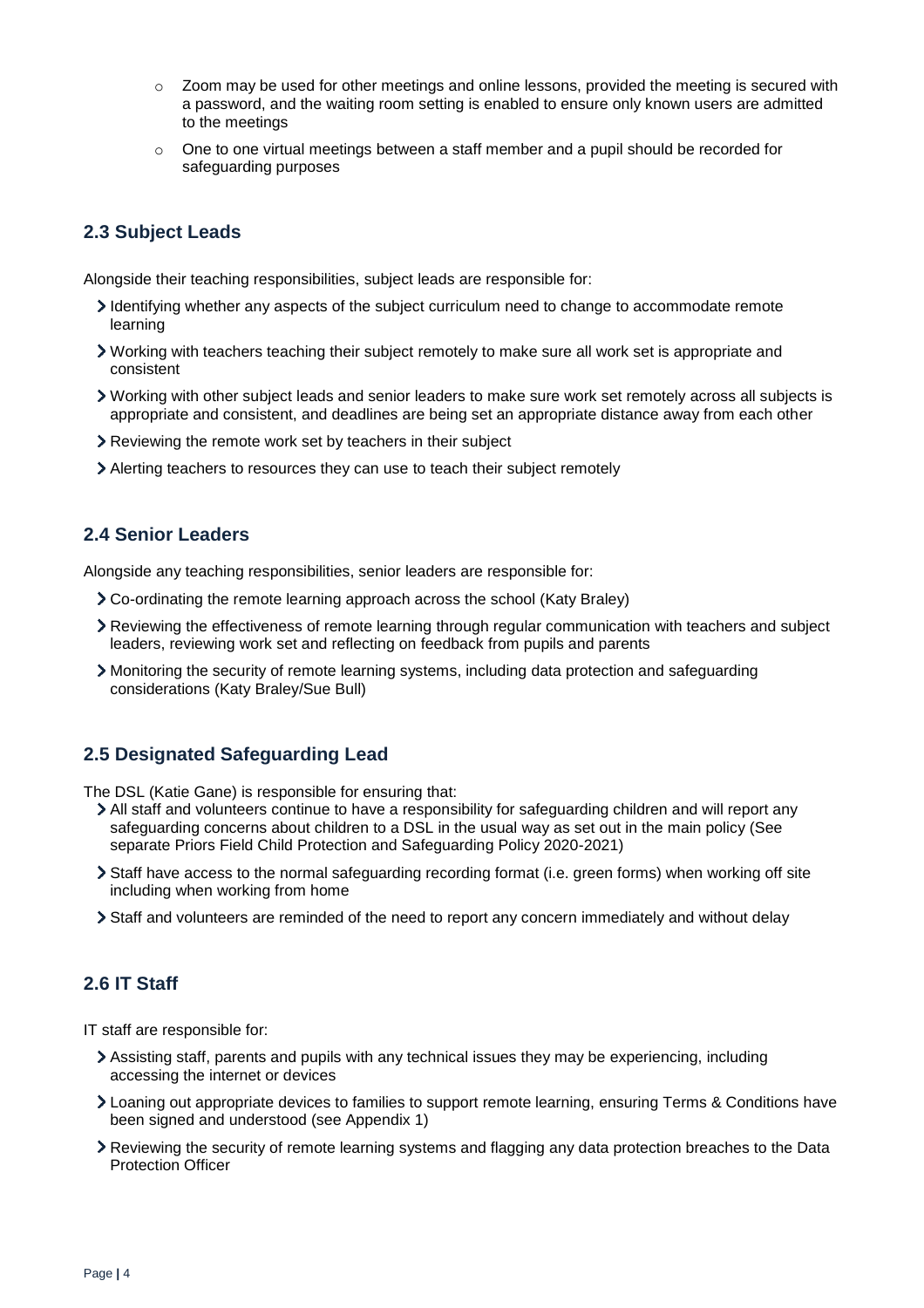## **2.7 Pupils and Parents/ Carers**

Staff can expect pupils learning remotely to:

- Be contactable during the school day taking into consideration the fact they may not always be in front of a device, and that working parents or other siblings may be sharing the equipment
- Complete work to the deadline set by teachers or alert them if unable to complete work
- Seek help if they need it, from teachers or teaching assistants
- Be independent at an age appropriate level and show resilience when meeting new or challenging learning

Staff can expect parents with children learning remotely to:

- Make the school aware if their child is unwell or otherwise can't complete work
- Approach school if they feel they need additional devices to support remote learning
- Seek help from the school with any aspect of remote learning should they need it by phoning or emailing [homelearning2605@welearn365.com](mailto:homelearning2605@welearn365.com)
- Be respectful when making any comments, complaints or when sharing concerns with staff

### **2.8 Governing Board**

The governing board is responsible for:

- Monitoring the school's approach to providing remote learning to ensure education remains as high quality as possible
- Ensuring that staff are certain that remote learning systems are appropriately secure, for both data protection and safeguarding reasons

# **3. Key Points of Contact**

If staff have any questions or concerns about remote learning, they should contact the following individuals:

- > Setting work/ curriculum Katy Braley
- SEN/vulnerable children and families Veronica Leary
- > Behaviour Katie Gane/Katy Braley
- > IT Systems Sue Bull
- Workload & Wellbeing Katie Gane/ Katy Braley
- Data protection Katie Gane/ Karen Hallard
- Safeguarding concerns Katie Gane/ Katy Braley/ Veronica Leary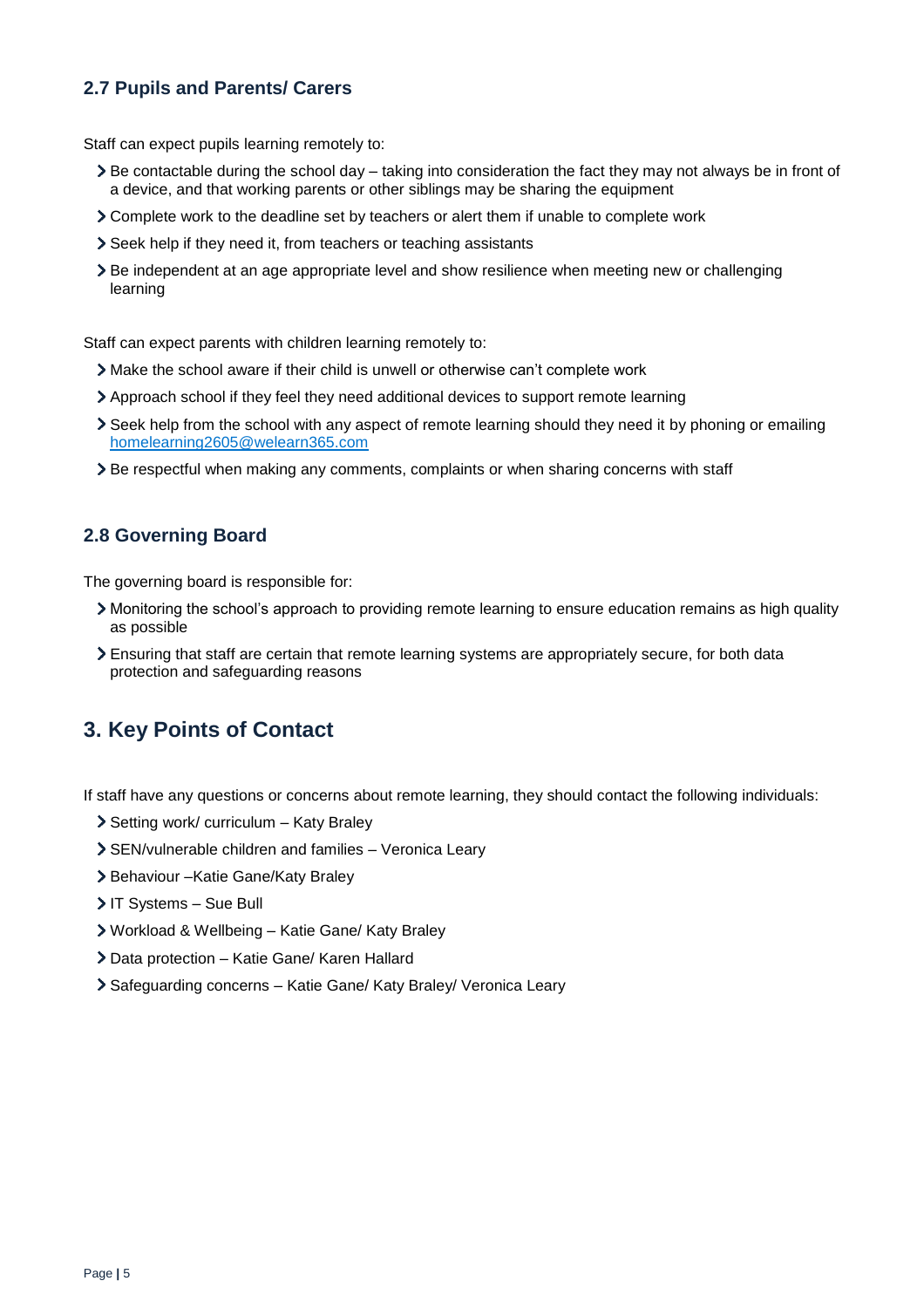# **4. Data protection**

### **4.1 Accessing Personal Data**

When accessing personal data for remote learning purposes, all staff members will:

- Access the data on a secure cloud service or a server in our IT network (Welearn365)
- Use their assigned school laptops or one of the PPA laptops, rather than their own personal devices if at all possible

#### **4.2 Processing Personal Data**

Staff members may need to collect and/or share personal data (for example, email addresses) as part of the remote learning system. As long as this processing is necessary for the school's official functions, individuals won't need to give permission for this to happen but should inform the Headteacher (Katie Gane).Staff are reminded to collect and/or share as little personal data as possible online.

### **4.3 Keeping Devices Secure**

All staff members will take appropriate steps to ensure their devices remain secure. This includes, but is not limited to:

- Keeping the device password-protected strong passwords are at least 8 characters, with a combination of upper and lower-case letters, numbers and special characters (e.g. asterisk or currency symbol)
- Ensuring the hard drive is encrypted this means if the device is lost or stolen, no one can access the files stored on the hard drive by attaching it to a new device
- Making sure the device locks if left inactive for a period of time
- Not sharing the device among family or friends
- Installing antivirus and anti-spyware software
- > Keeping operating systems up to date

## **5. Safeguarding**

Ref Priors Field Child Protection and Safeguarding Policy 2020-2021 (Appendix 3 – Covid-19)

### **6. Monitoring arrangements**

This policy will be reviewed termly by Priors Field SLT. At every review, it will be approved by the Full Governing Body

## **7. Links with other policies**

This policy is linked to our:

- > Priors Field Child Behaviour policy
- > Priors Field Staff Behaviour Policy
- Priors Field Child Protection and Safeguarding Policy 2020 to 2021 (Appendix 3 Covid 19)
- > Data protection policy and privacy notices
- ICT and internet acceptable use policy
- > Online safety policy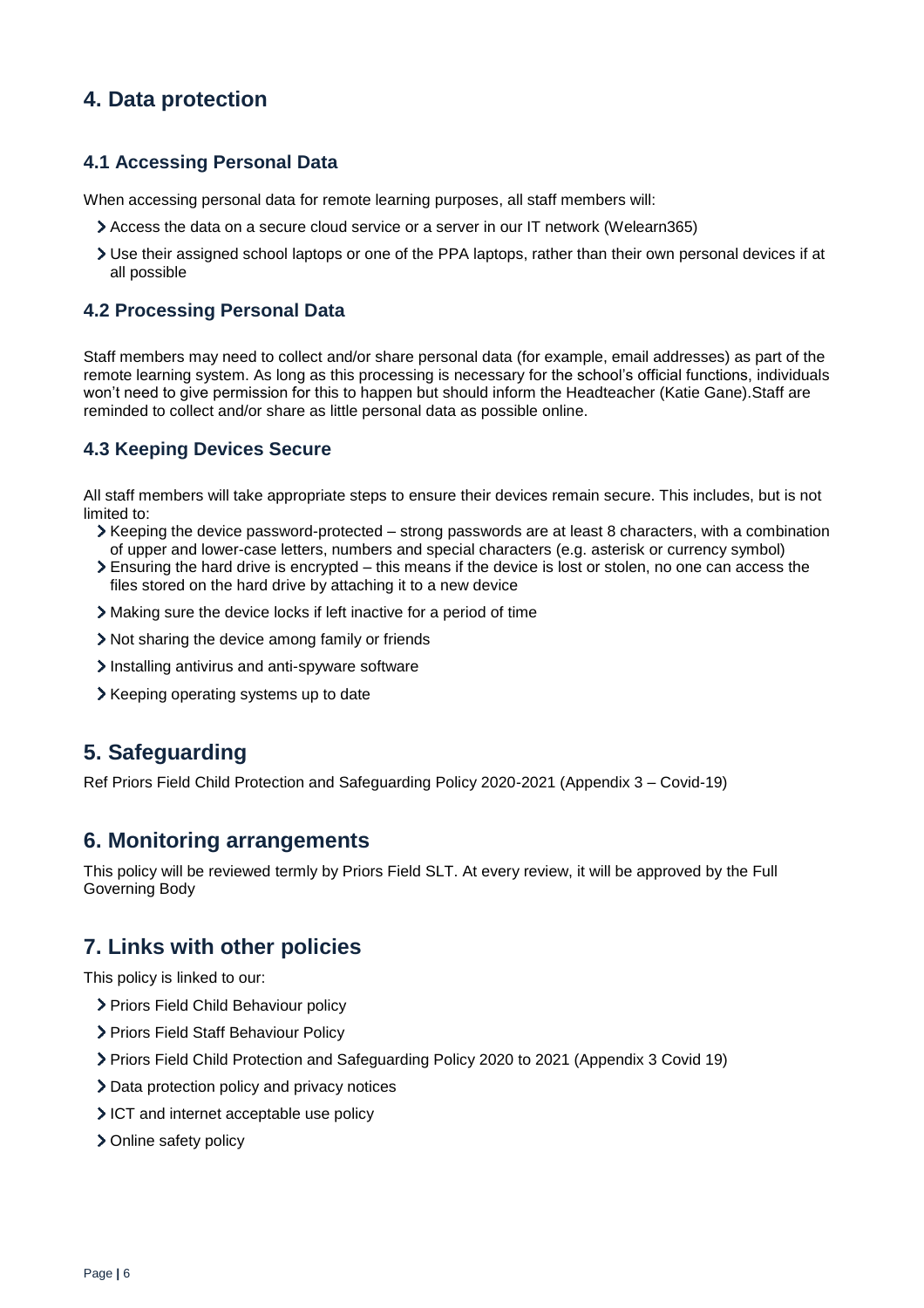# **8. Apendices**

# Appendix 1 – Device Loan Agreement for Pupils

#### **1. This agreement is between:**

| 1) Priors Field Primary School |  |  |
|--------------------------------|--|--|
| Clinton Lane                   |  |  |
| Kenilworth                     |  |  |
| CV8 IBA                        |  |  |
| ("the school")                 |  |  |
|                                |  |  |

2) Name: (parent)\_\_\_\_\_\_\_\_\_\_\_\_\_\_\_\_\_\_\_\_\_\_\_\_\_\_\_\_ (Child)\_\_\_\_\_\_\_\_\_\_\_\_\_\_\_\_\_\_\_\_\_\_\_\_\_\_\_\_\_\_\_ ("the parent" and "I")

And governs the use and care of devices assigned to the parent's child ( the "pupil"). This agreement covers the period from the date the device is issued through to the return date of the device to the school.

All issued equipment shall remain the sole property of the school and is governed by the school's policies.

- 1. The school is lending the pupil an iPad ("the equipment") for the purpose of doing their remote learning during national lockdown.
- 2. This agreement sets the conditions for taking a Priors Field Primary School iPad ("the equipment")] home.

I confirm that I have read the terms and conditions set out in the agreement and my signature at the end of this aagreement confirms that I and the pupil will adhere to the terms of loan.

#### **2. Damage/loss**

By signing this agreement I agree to take full responsibility for the loan equipment issued to the pupil and I have read or heard this agreement read aloud and understand the conditions of the agreement.

I understand that I and the pupil are responsible for the equipment at all times whether on the school's property or not.

If the equipment is damaged, lost or stolen, I will immediately inform my child's class teacher and Headteacher, and I acknowledge that I am responsible for the reasonable costs requested by the school to repair or replace the equipment. If the equipment is stolen, I will also immediately inform the police.

I agree to keep the equipment in good condition and to return it to the school on their demand from the school in the same condition.

I will not leave the equipment unsupervised in unsecured areas.

I will make sure my child takes the following measures to protect the device:

- Keep the device in a secure place when not in use
- Don't leave the device in a car or on show at home
- Don't eat or drink around the device
- Don't lend the device to siblings or friends
- Don't leave the equipment unsupervised in unsecured areas